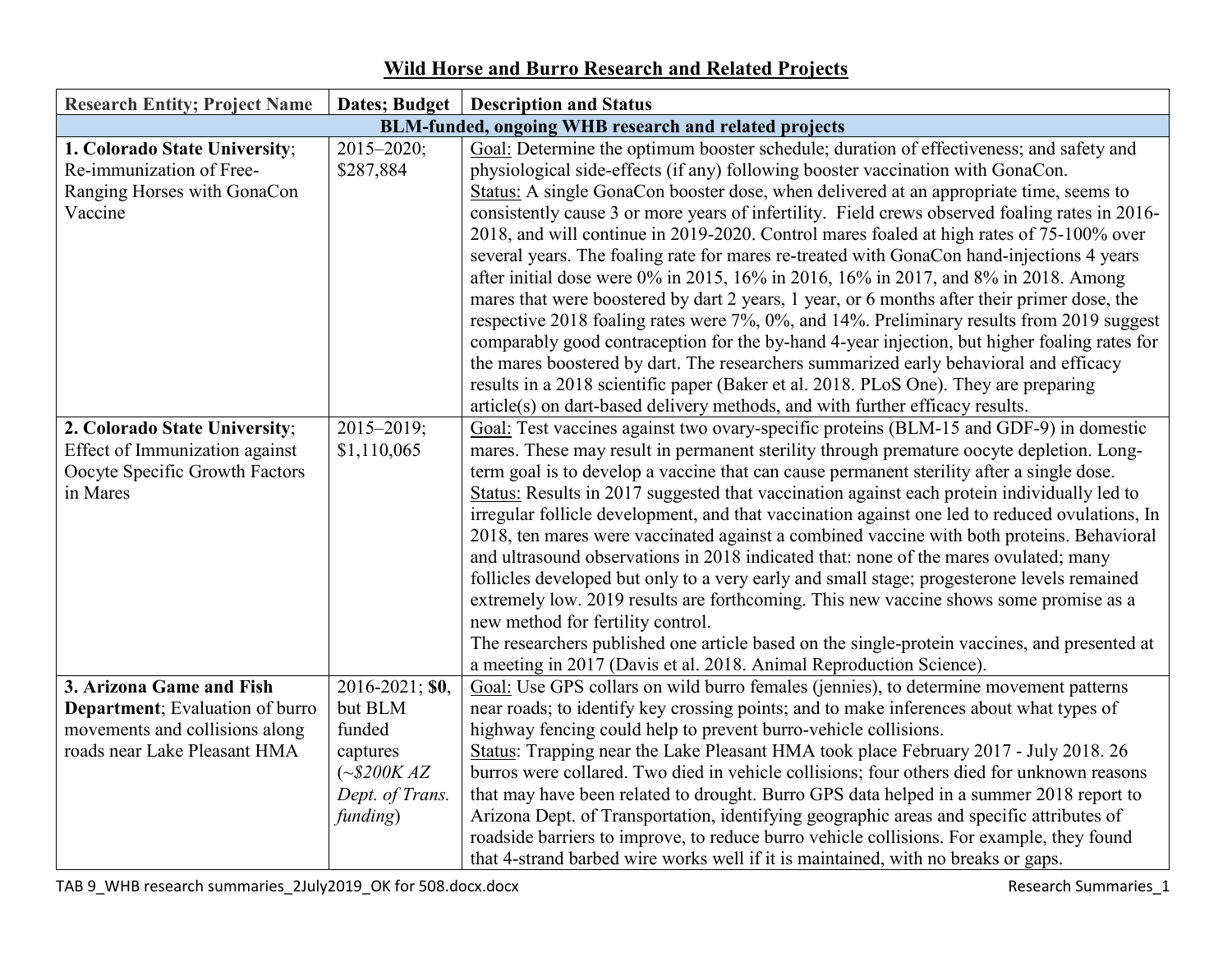| <b>Research Entity; Project Name</b>                                                                                                | Dates; Budget                                                 | <b>Description and Status</b>                                                                                                                                                                                                                                                                                                                                                                                                                                                                                                                                                                                                                                                                                                                                                                                                                                                                                                                                                                                                                                                                                                                                                                                                                                                                                                                                                     |
|-------------------------------------------------------------------------------------------------------------------------------------|---------------------------------------------------------------|-----------------------------------------------------------------------------------------------------------------------------------------------------------------------------------------------------------------------------------------------------------------------------------------------------------------------------------------------------------------------------------------------------------------------------------------------------------------------------------------------------------------------------------------------------------------------------------------------------------------------------------------------------------------------------------------------------------------------------------------------------------------------------------------------------------------------------------------------------------------------------------------------------------------------------------------------------------------------------------------------------------------------------------------------------------------------------------------------------------------------------------------------------------------------------------------------------------------------------------------------------------------------------------------------------------------------------------------------------------------------------------|
|                                                                                                                                     |                                                               | BLM-funded, ongoing WHB research and related projects (continued)                                                                                                                                                                                                                                                                                                                                                                                                                                                                                                                                                                                                                                                                                                                                                                                                                                                                                                                                                                                                                                                                                                                                                                                                                                                                                                                 |
| 4. Ohio State University;<br>Electrospun delivery to enhance<br>the effectiveness of<br>immunocontraception strategies<br>in equids | $2016 - 2020$ ;<br>\$799,565                                  | Goal: Develop and test polymer capsules that would be a new delivery vehicle for porcine<br>zona pellucida (PZP) vaccine, to increase the duration of vaccine effectiveness.<br>Status: The researchers tested the burst-mechanical strength of trial capsules made from<br>various surgical grade polymers, to determine optimal thickness of implantable capsules.<br>One-month hydrophilic silicone oil + PZP emulsion, and 3-month, 12-month and $12+$<br>month capsules were implanted in domestic mares in summer 2017. Ongoing antibody titer<br>monitoring suggests that the 1-month emulsion and 3-month capsule seem to have delivered<br>the PZP, approximately on schedule. Those delivery methods led to higher antibody titer<br>levels than did PZP-22 treatment. Information available as of 16 months post-implantation<br>was that only a very small titer peak that would be associated with the 12-month or 12+<br>month capsules has yet been seen. A pilot study demonstrated that different PZP batches<br>led to different antibody titer responses. The researchers are preparing scientific papers<br>which address how well capsules of various compositions degrade and release liquid<br>contents in vitro. One paper is being resubmitted, and 2 others are in preparation. Future<br>papers will discuss titer results from trials in horses.      |
| 5. Purdue University;<br>Development of next-generation<br>anti-fertility vaccines for horses                                       | 2016-2019;<br>\$78,375 BLM<br>\$375K<br>matching from<br>HSUS | Goal: Develop and test new PZP-type vaccines for use in mares, making use of a water-<br>soluble adjuvant, and recombinant ZP proteins. Having an effective water-soluble vaccine<br>could be seen as an improvement over ZonaStat-H PZP vaccine, which requires laborious<br>mixing and does not store well.<br>Status: One experiment identified promising new adjuvant combinations for vaccine, based<br>on in vitro testing to determine optimal formulation of a new adjuvant. Another experiment<br>tested the antibody response of mares injected with rZP and the new adjuvant, starting in<br>late spring 2017; those antibody titer response levels were not as high as predicted, though<br>it is not always clear how titer levels relate to fertility response. In a third experiment, two<br>doses of the new, water soluble 'combination adjuvant,' comprised of two immune-<br>stimulating molecules (poly(I:C), and CpG) and of nanoparticles (Nano-11) that adsorbed a<br>model antigen (ovalbumin), led to a stronger immune response than treatment with the<br>model antigen alone, or the antigen and the Nano-11. The systems for rZP3 and rZP2<br>protein expression are working well; researchers are still refining production of rZP4. In<br>2019, they intended to use mice to test a new vaccine with rZP2, rZP3 and the 'combination<br>adjuvant.' |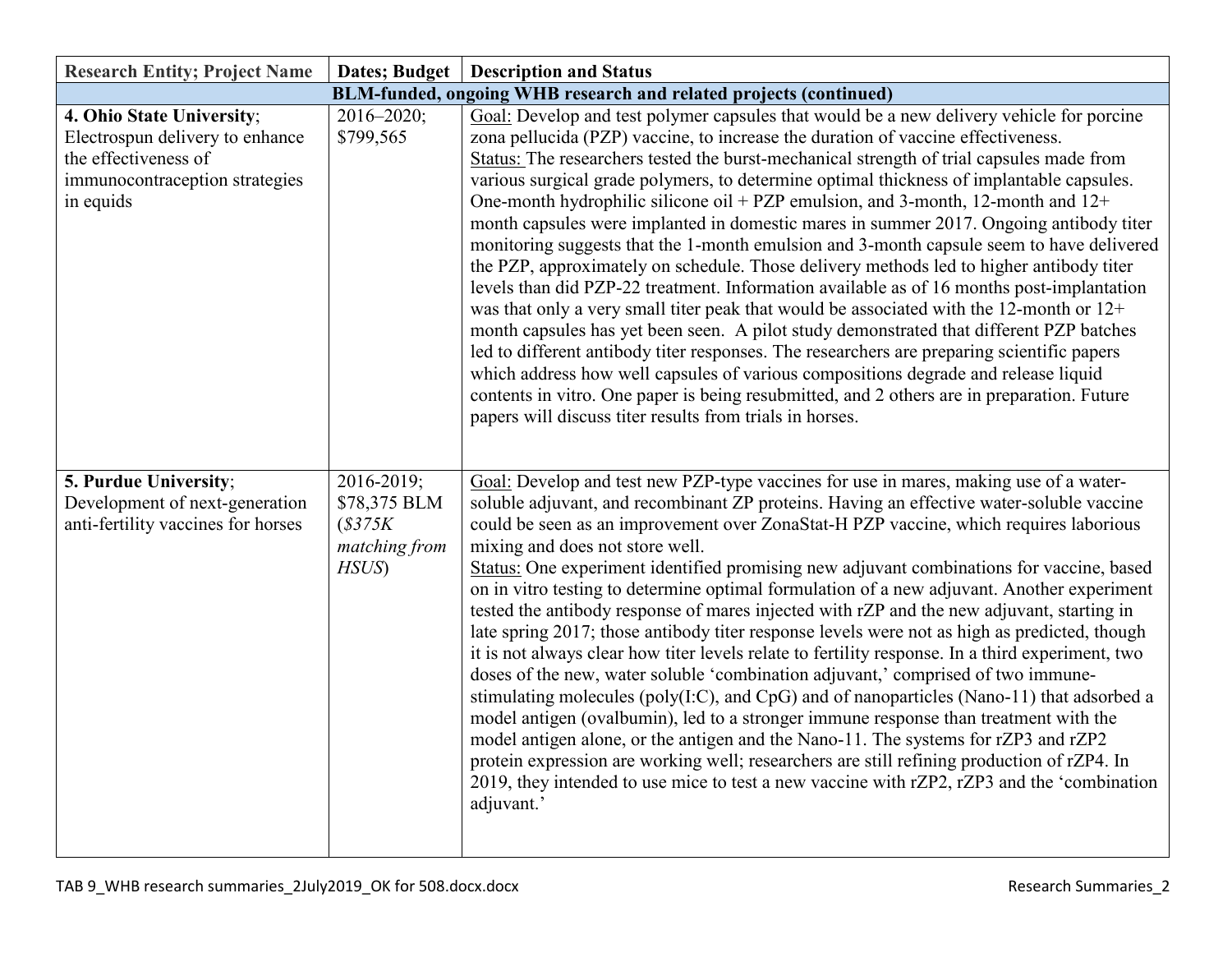| <b>Research Entity; Project Name</b>                                                                                                                            |                                                                             | Dates; Budget   Description and Status                                                                                                                                                                                                                                                                                                                                                                                                                                                                                                                                                                                                                                                                                                                                                                                                                                                                                                   |
|-----------------------------------------------------------------------------------------------------------------------------------------------------------------|-----------------------------------------------------------------------------|------------------------------------------------------------------------------------------------------------------------------------------------------------------------------------------------------------------------------------------------------------------------------------------------------------------------------------------------------------------------------------------------------------------------------------------------------------------------------------------------------------------------------------------------------------------------------------------------------------------------------------------------------------------------------------------------------------------------------------------------------------------------------------------------------------------------------------------------------------------------------------------------------------------------------------------|
|                                                                                                                                                                 |                                                                             | BLM-funded, ongoing WHB research and related projects (continued)                                                                                                                                                                                                                                                                                                                                                                                                                                                                                                                                                                                                                                                                                                                                                                                                                                                                        |
| 6. Humane Society of the<br><b>United States</b> ; Applicability and<br>efficacy of ZonaStat-H on wild<br>burros in northwestern Arizona                        | $2015 - 2019$ ;<br>\$64,975<br>(HSUS)<br>matched<br>\$350K)                 | Goal: BLM-HSUS collaboration to test whether ZonaStat-H (a PZP vaccine) can be<br>effectively darted to wild burros in the vicinity of Oatman, Arizona.<br>Status: 108 jennies were enrolled in the pilot project as either treatment or control animals.<br>This includes all of the available burro jennies in the town of Oatman. Trapping, marking,<br>and initial treatments are completed. HSUS continues to deliver booster doses via dart to<br>those jennies that only received a primer dose (with good success to date), and to monitor<br>time and effort required, apparent foaling rates and any apparent injection site responses.<br>Some burros had abscesses at injection sites and transient lameness, which resolved. In one<br>study group, HSUS boostered 2/3 of target jennies by dart, though the optimal timing is a<br>month.                                                                                  |
| 7. University of Wyoming;<br>Adobe Town HMA Wild Horse<br><b>GPS Collar Study</b>                                                                               | 2016-2021;<br>\$40,000<br>\$120K<br>matching from<br>WY Dept. of<br>$Ag.$ ) | Goal: Assess habitat use, and movement in / out of checkerboard lands, and potentially<br>across state lines, in Adobe Town HMA.<br>Status: 14 mares were fitted with radio collars after bait trapping in early 2017, and 23 radio<br>collars were placed on mares in October 2017 in conjunction with a helicopter-gather in the<br>HMA. 15 of those were removed in 2017-8 due to collar failure (6) or improper fit (9). 20<br>collars are currently operational. Researchers continue to monitor collared horse welfare<br>once per month (unless delayed by weather), and measured vegetation in summer 2017 and<br>2018. Collars are programmed to drop off by October 2019. This study will contrast horse<br>habitat use with habitat use by pronghorn antelope and Greater sage-grouse in the same<br>region, based on GPS collars and tags on those other species. Researchers have presented<br>results at several meetings. |
| 8. Texas A&M University; BLM<br>Wild Horse and Burro genetic<br>testing                                                                                         | $2015 - 2020;$<br>\$98,000                                                  | Goal: Analyze genetic diversity for wild horse and burro populations, based on hair samples<br>taken during capture operations.<br>Status: This study provides monitoring information to BLM that is useful for management.<br>BLM sends hair samples to the researcher. The researcher then provides genetic monitoring<br>reports to BLM. The researcher is analyzing metapopulation structure (genetic connections<br>between sampled herds), and preparing a scientific manuscript on the topic.                                                                                                                                                                                                                                                                                                                                                                                                                                     |
| 9. USGS; Evaluating the efficacy<br>and safety of Silicone intrauterine<br>devices as a horse contraceptive<br>(with Oklahoma State University)<br>cooperation) | $2016 - 2020$ ;<br>\$750,826                                                | Goal: Determine the efficacy and effects on mare health resulting from the long-term<br>presence of a silicone IUD, based on results from a captive breeding trial.<br>Status: In 2016, O-ring shaped IUD models fell out at rates that were not acceptable. Mares<br>that received an injection of progesterone at the time of IUD insertion had better retention<br>rates in the weeks immediately afterwards. From 2017 to 2019, a 'Y' shaped model stayed<br>in mares at acceptable rates (greater than 75% for a 1-year period, out of n=20 mares). IUDs<br>were removed in March 2019, and effects of IUDs on mare fertility and uterine health will<br>be evaluated through summer 2019, with final reporting to follow.                                                                                                                                                                                                          |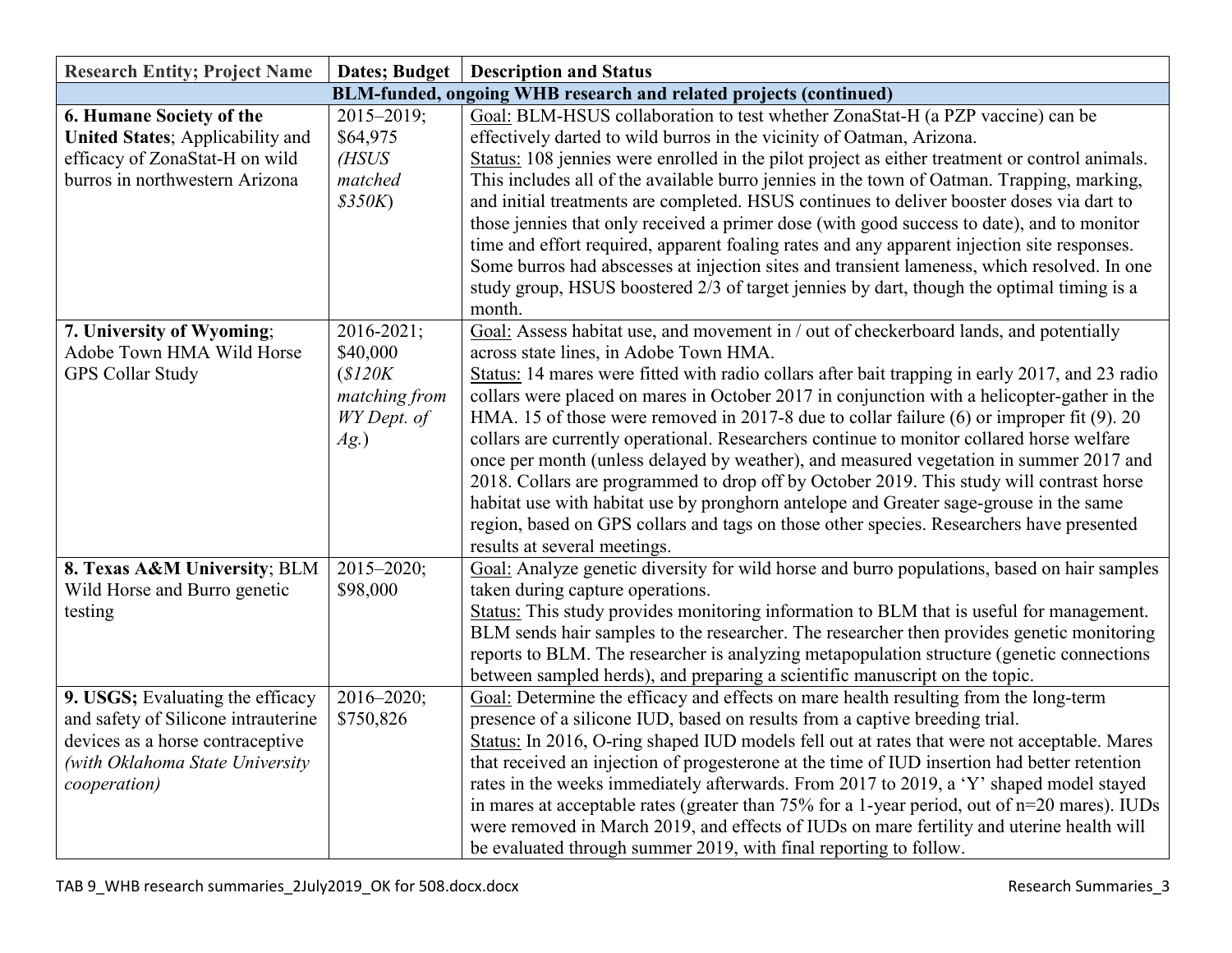| <b>Research Entity; Project Name</b>                                                                                                                                      | Dates; Budget                                | <b>Description and Status</b>                                                                                                                                                                                                                                                                                                                                                                                                                                                                                                                                                                                                                                                                                                                                                                                                                                                                                                                                                                                                                                                  |
|---------------------------------------------------------------------------------------------------------------------------------------------------------------------------|----------------------------------------------|--------------------------------------------------------------------------------------------------------------------------------------------------------------------------------------------------------------------------------------------------------------------------------------------------------------------------------------------------------------------------------------------------------------------------------------------------------------------------------------------------------------------------------------------------------------------------------------------------------------------------------------------------------------------------------------------------------------------------------------------------------------------------------------------------------------------------------------------------------------------------------------------------------------------------------------------------------------------------------------------------------------------------------------------------------------------------------|
|                                                                                                                                                                           |                                              | BLM-funded, ongoing WHB research and related projects (continued)                                                                                                                                                                                                                                                                                                                                                                                                                                                                                                                                                                                                                                                                                                                                                                                                                                                                                                                                                                                                              |
| 10. USGS; Evaluating behavior<br>and ecology of geldings among a<br>breeding population<br>(with Colorado State University<br>cooperation)                                | $2015 - 2020$ ;<br>\$826,0991                | Goal: Determine the behavioral and demographic effects of having a portion of a herd be<br>gelded male (neutered) wild horses.<br>Status: Helicopter and bait/water trapping was completed at Conger HMA in 2016. 30<br>mares were fitted with radio collars. 29 studs were fitted with radio tags, but 13 of 14 GPS<br>tail tags had firmware issues and were re-deployed in spring 2017. Behavior data collection<br>started in March 2017. Aerial surveys were conducted in spring 2017 and 2018. After a<br>gather in which family groups were captured, held, and released together, 27 studs were<br>gelded in December 2017. Bachelor groups and social groups with geldings and untreated<br>control stallions were returned to the HMA shortly after that. In 2018, horses including<br>gelded stallions and untreated control stallions were observed for the first year of three post-<br>treatment years. Some geldings retained their harems in 2018. One mare's collar was<br>removed via remote drop-off due to improper fit, and one mare that temporarily had |
| 11. USGS; Population<br>demography and ecology of wild<br>horses in two sentinel herds in the<br>western United States<br>(with Colorado State University<br>cooperation) | $2015 - 2022$ ;<br>$$1,287,654$ <sup>1</sup> | improper collar fit is being closely monitored. Observations are ongoing.<br>Goal: Study survival, fertility, fecundity, and recruitment rates; movement patterns; range<br>use; habitat selection; and social behavior of wild horses.<br>Status: About 95 horses were captured at Frisco HMA via a helicopter gather in summer<br>2016, with more captured in January 2017. Horses were fitted with radio collars, or radio<br>tags, and released. Demographic observations began after radio marking, and are ongoing<br>through 2018. Aerial surveys took place in spring 2017 and 2018. The unspayed portion of<br>the Warm Springs HMA was proposed to have been the second sentinel demography herd<br>site; next steps for the second site are uncertain at present, pending a final EA there.                                                                                                                                                                                                                                                                         |
| 12. USGS; Developing a suitable<br>radio collar or radio tag for feral<br>horses and burros<br>(with Colorado State University<br>cooperation)                            | $2014 - 2016;$<br>\$139,248                  | Goal: Develop and test four radio collar designs and two designs for mane and tail radio<br>tags. Assess behavior and monitor for any injuries caused.<br>Status: Fieldwork in captivity was completed March 2016. No substantial injuries were<br>observed in mares, stallions, or jennies. The collars went over the ear of several stallions, so<br>USGS recommends relying on radio tags braided into the tail for stallions. Further field<br>testing is ongoing as a part of other USGS studies. Collars have slipped up over the ears of a<br>number of mares and some jennies, and had to be dropped off remotely or otherwise<br>removed. A manuscript based the captive animals is in preparation.                                                                                                                                                                                                                                                                                                                                                                   |
| 13. USGS; Development of a<br>population model and cost<br>analysis for managing wild horses<br>(also known as "PopEquus")                                                | $2016 - 2021$ ;<br>\$459,859                 | Goal: Update the existing model used by managers for wild horse population projections.<br>The update will compare population outcomes and economic costs resulting from PZP,<br>removals, spaying, gelding and other population growth suppression tools.<br>Status: Beta testing with BLM staff began in late February 2019. Preliminary model results<br>were shown in conferences and meetings in 2018 and 2019. USGS aims to publish the<br>programming language and documentation for the model in summer 2019.                                                                                                                                                                                                                                                                                                                                                                                                                                                                                                                                                          |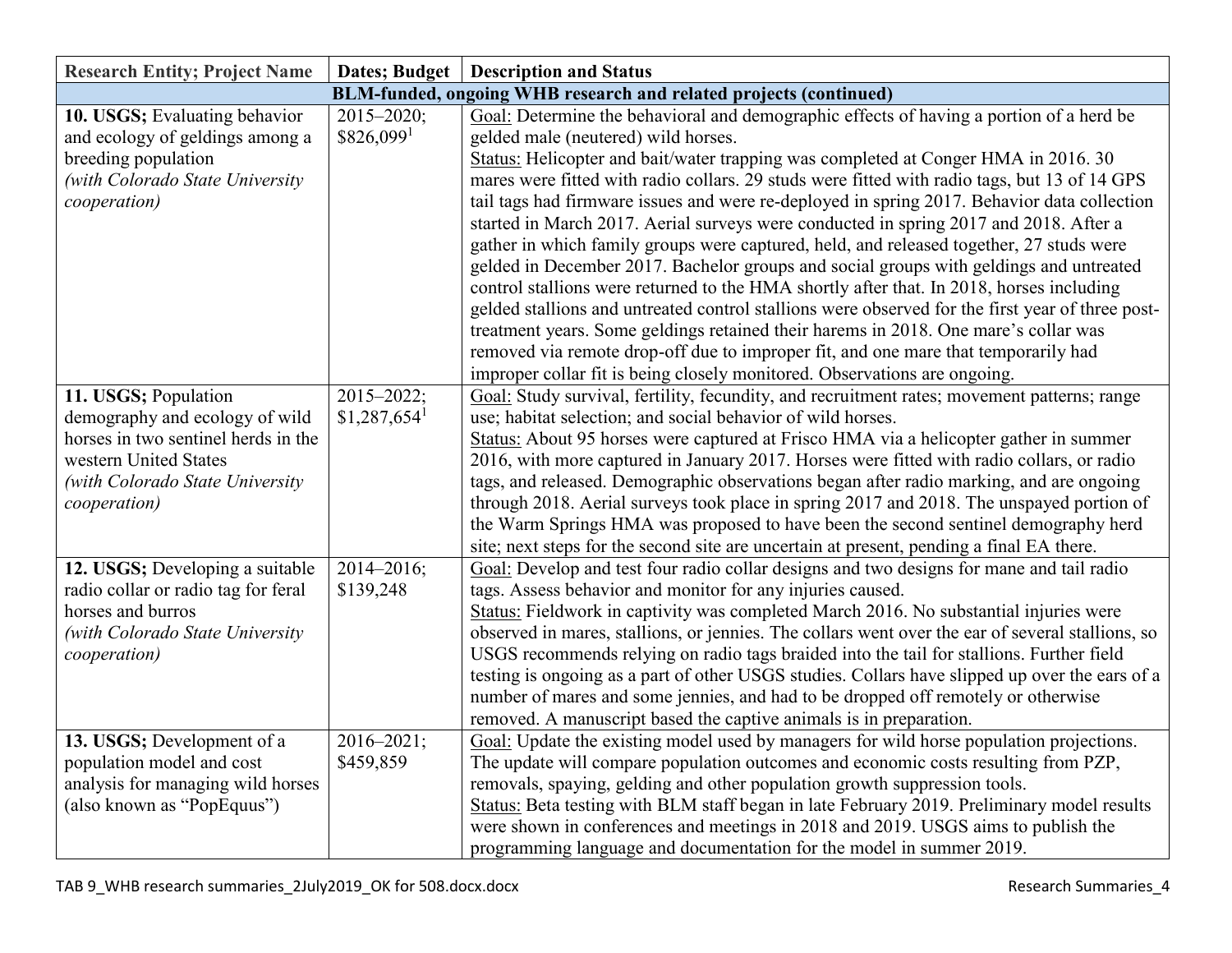| <b>Research Entity; Project Name</b>                                                                                                                                                                                      |                                                                         | Dates; Budget   Description and Status                                                                                                                                                                                                                                                                                                                                                                                                                                                                                                                                                                                                                                                                                                                                                                                                                                                         |
|---------------------------------------------------------------------------------------------------------------------------------------------------------------------------------------------------------------------------|-------------------------------------------------------------------------|------------------------------------------------------------------------------------------------------------------------------------------------------------------------------------------------------------------------------------------------------------------------------------------------------------------------------------------------------------------------------------------------------------------------------------------------------------------------------------------------------------------------------------------------------------------------------------------------------------------------------------------------------------------------------------------------------------------------------------------------------------------------------------------------------------------------------------------------------------------------------------------------|
|                                                                                                                                                                                                                           |                                                                         | BLM-funded, ongoing WHB research and related projects (continued)                                                                                                                                                                                                                                                                                                                                                                                                                                                                                                                                                                                                                                                                                                                                                                                                                              |
| 14. USGS; Developing and<br>testing aerial survey techniques<br>for wild burros                                                                                                                                           | $2015 - 2018$ ;<br>$$185,139$ <sup>1</sup>                              | Goal: Test two new population survey methods for wild burros: use of infrared cameras;<br>and using information from radio collared burros in double-observer surveys.<br>Status: In Sinbad HMA, USGS and BLM completed 3 infrared surveys and has conducted 5<br>double observer surveys, 4 using the radio collared animals. A fall 2017 survey at the Lake<br>Pleasant HMA collected data using radio collared animals. In 2016 and 2017 USGS and<br>BLM helped with burro aerial surveys at Fort Irwin NTC (Dept. of Defense), which will<br>contribute data to the double-observer sightability modeling. One more survey (at Lake<br>Pleasant) is planned for FY2020, with data analysis using the full data set to follow.                                                                                                                                                              |
| 15. USGS; Demography of two<br>wild burro populations in the<br>western USA<br>(with Colorado State University<br>cooperation)                                                                                            | $\overline{2015} - 2020;$<br>$$717,081$ <sup>1</sup>                    | Goal: Study survival, fertility, fecundity, and recruitment rates; movement patterns; range<br>use; habitat selection; and social behavior of wild burros.<br>Status: At Sinbad HMA, 30 burro jennies were returned to the range with GPS radio collars<br>in 2016. Field work to monitor their welfare, movements, behavior, survival, and foaling<br>took place May-September in 2016 and March-September 2017 and 2018, with monthly<br>welfare checks in winter. The most recent aerial survey at Sinbad HMA took place in<br>October 2018. At Lake Pleasant HMA, trapping and collaring began in December 2016 and<br>was completed in July 2018. 30 jennies got USGS collars, and another 26 got AGFD collars<br>(see AGFD project, above). Observations are ongoing, as at Sinbad. An aerial survey took<br>place at Lake Pleasant HMA in June 2017; one more should take place in FY20 |
| 16. USGS; Non-invasive (fecal)<br>genetic sampling of free-roaming<br>horses to estimate population<br>size, genetic diversity, and<br>consumption of invasive species<br>(with Colorado State University<br>cooperation) | $2014 - 2015$ ;<br>\$178,538                                            | Goal: Collect and analyze fecal DNA as a noninvasive method to determine genetic<br>diversity and estimate population size. Also, test for presence of invasive species, and seed<br>germination.<br>Status: Feces collection and analysis concluded in 2015. This seems to be a suitable method<br>for population estimation in small areas, though the costs are very high. USGS has five<br>manuscripts: one on environmental degradation of horse fecal DNA (King et al. 2018.<br>Ecology and Evolution); one on diet analysis (King and Schoenecker 2019 Rangeland<br>Ecology and Management); one on cheatgrass in feces (King et al 2019 Rangeland Ecology<br>and Management); one in preparation on using mark-recapture techniques to estimate<br>population size; and one in preparation about genetic parameters and spatial distribution.                                          |
| 17. BLM; Census of wild horse<br>populations via remote sensing<br>analysis                                                                                                                                               | 2018-2019; \$0<br>(staff time<br>supported by<br><b>BLM</b><br>Wyoming) | Goal: Pilot project that will attempt to use image classification technology to determine<br>whether or not an algorithm can developed to accurately identify horses from available<br>satellite or other aerial imagery. A BLM Wyoming employee is conducting the project as<br>part of her master's degree program in GIS, through Kent State University.<br>Status: Preliminary work has identified which satellite imagery that will be used for the<br>analysis. Files are being screened by a person, to identify confirmed images of wild horses.                                                                                                                                                                                                                                                                                                                                       |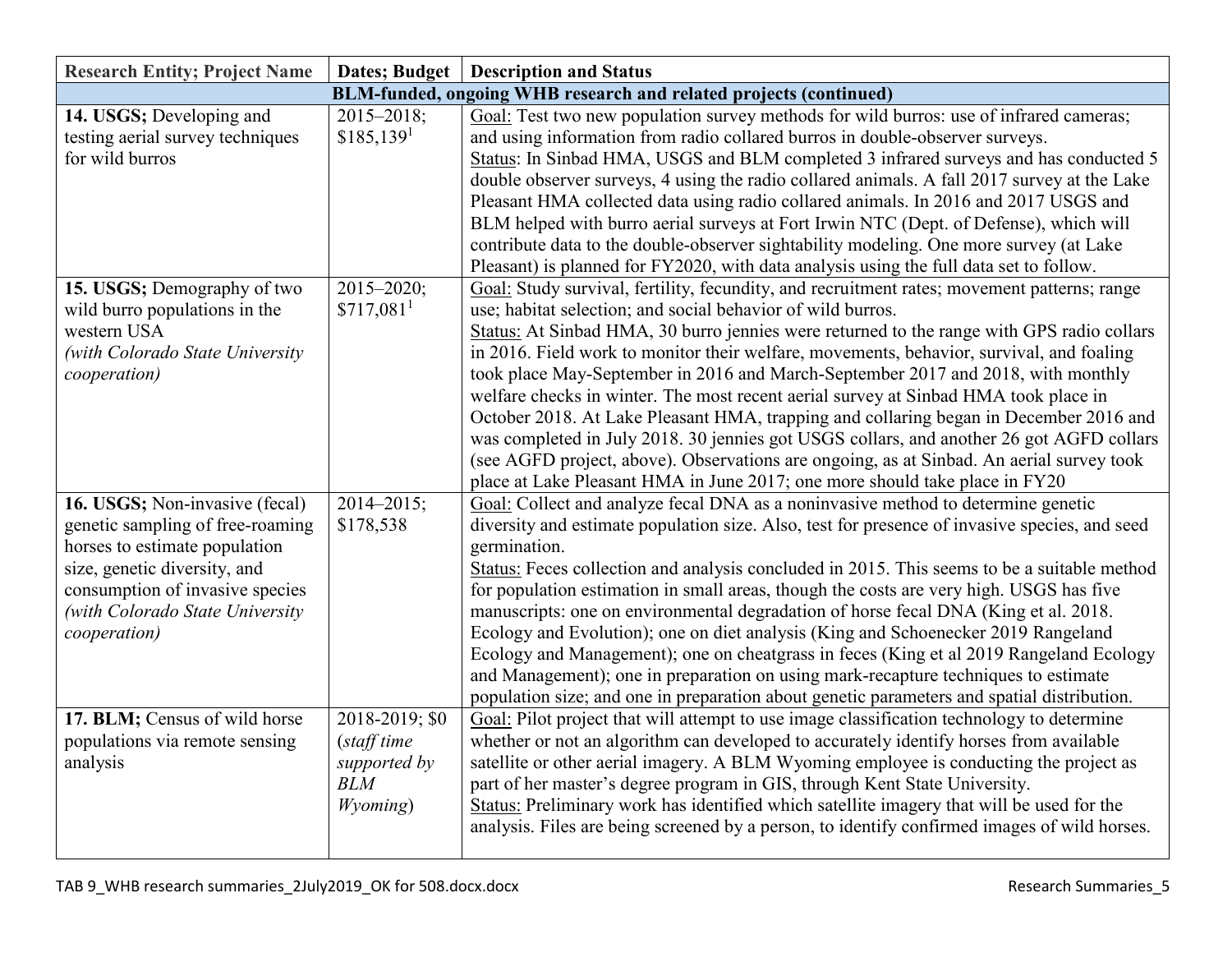| <b>Research Entity; Project Name</b>                                                                                                               |                                                                                   | Dates; Budget   Description and Status                                                                                                                                                                                                                                                                                                                                                                                                                                                                                                                                                                                                                                                                                                                                                                                                |
|----------------------------------------------------------------------------------------------------------------------------------------------------|-----------------------------------------------------------------------------------|---------------------------------------------------------------------------------------------------------------------------------------------------------------------------------------------------------------------------------------------------------------------------------------------------------------------------------------------------------------------------------------------------------------------------------------------------------------------------------------------------------------------------------------------------------------------------------------------------------------------------------------------------------------------------------------------------------------------------------------------------------------------------------------------------------------------------------------|
|                                                                                                                                                    |                                                                                   | BLM-funded, ongoing WHB research and related projects (continued)                                                                                                                                                                                                                                                                                                                                                                                                                                                                                                                                                                                                                                                                                                                                                                     |
| 18. Ipsos Public Affairs;<br>Assessing knowledge, attitudes,<br>preferences, and non-market<br>values regarding WH&B<br>populations and management | $2014 - 2018$ ;<br>\$236,943                                                      | Goal: Improve understanding of public perceptions, values, and preferences regarding the<br>management of wild horses and burros on public rangelands. BLM is not aware of any<br>polling data that measures public opinion about WHB issues, based on a statistically sound<br>sampling design.<br>Status Update: BLM is continues to work with the Department of the Interior on finalizing<br>package to seek approval from OMB to conduct focus groups. Pending OMB approval, the<br>next step of the project will be to convene the focus groups. Information from those focus<br>groups will then inform a set of candidate questions for the national survey of the general<br>populace; those questions will also need OMB approval.                                                                                          |
|                                                                                                                                                    |                                                                                   | <b>BLM-funded WHB projects have not started, or were cancelled</b>                                                                                                                                                                                                                                                                                                                                                                                                                                                                                                                                                                                                                                                                                                                                                                    |
| 19. USGS; Monitoring responses<br>of wild horse behavior and<br>demography to BLM<br>management treatment<br>(spaying mares)                       | $2018 - 2022;$<br>\$898,6451                                                      | Goal: This project would determine the behavioral and demographic effects of having a<br>portion of spayed (ovariectomized) mares in a wild horse population. BLM plans to conduct<br>the spay treatments with a veterinary contractor. USGS involvement would be limited to<br>studies of on-range outcomes, after spaying.<br>Status: The project as outlined in 2018 was suspended. An earlier proposal included<br>Colorado State University, but that university chose to remove itself from the research. A<br>revised USGS research proposal was approved by BLM, and a Decision Record was signed<br>on September 12, 2018. However, litigation regarding NEPA adequacy and public viewing<br>forced BLM to rescind that decision. BLM then issued a new EA in May 2019 and, as of<br>mid-June 2019, is preparing a final EA. |
| 20. Oregon State University;<br>Functional assessment of<br>ovariectomy (spaying) via<br>colpotomy in wild mares<br>(cancelled)                    | $2015 - 2016;$<br>\$8,834 spent<br>pre-closeout.<br>Original<br>budget \$42,063   | Goal: Researchers would have determined whether ovariectomy via colpotomy can be<br>safely and effectively performed on pregnant and non-pregnant wild horse mares.<br>Status: Although the project was approved and some spending occurred, this project never<br>started; it was cancelled. BLM withdrew its decision to support this research project on<br>September 9, 2016.                                                                                                                                                                                                                                                                                                                                                                                                                                                     |
| 21. Oregon State University;<br>Evaluation of minimally invasive<br>methods of contraception in<br>WH&B mares (cancelled)                          | $2015 - 2016;$<br>\$498 spent<br>pre-closeout.<br>Original<br>budget<br>\$315,189 | Goal: The project would have evaluated two procedures, tubal ligation and<br>hysteroscopically-guided laser ablation of the oviduct papilla in standing sedated mares.<br>Status: Although the project was approved and some spending occurred, this project never<br>started; it was cancelled. BLM withdrew its decision to support this research project on<br>September 9, 2016.                                                                                                                                                                                                                                                                                                                                                                                                                                                  |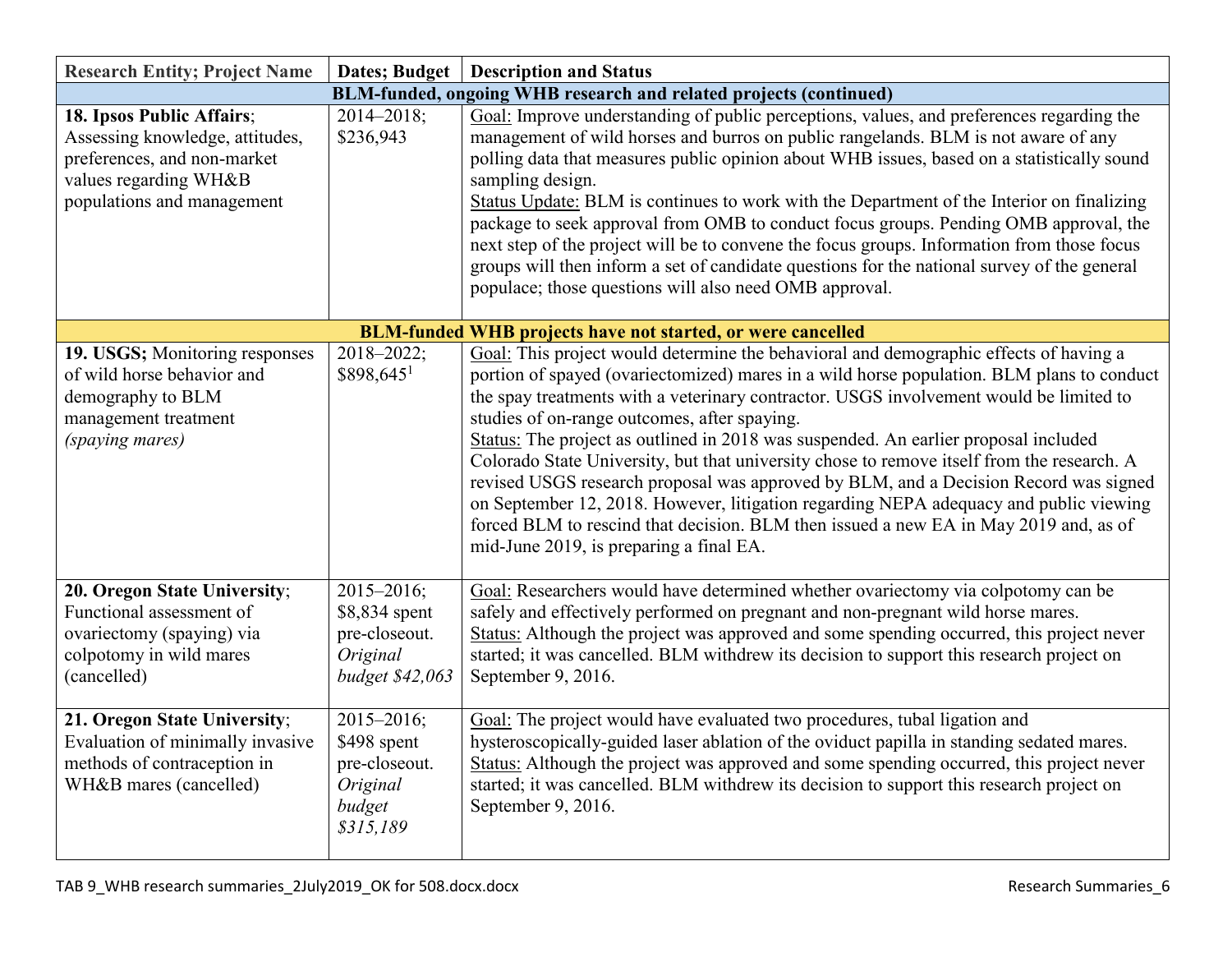| <b>Research Entity; Project Name</b>                                                                                                     |                                                                                        | Dates; Budget   Description and Status                                                                                                                                                                                                                                                                                                                                                                                                                                                                                                                                                                                                                                                                                                                                                                                                                                                                        |
|------------------------------------------------------------------------------------------------------------------------------------------|----------------------------------------------------------------------------------------|---------------------------------------------------------------------------------------------------------------------------------------------------------------------------------------------------------------------------------------------------------------------------------------------------------------------------------------------------------------------------------------------------------------------------------------------------------------------------------------------------------------------------------------------------------------------------------------------------------------------------------------------------------------------------------------------------------------------------------------------------------------------------------------------------------------------------------------------------------------------------------------------------------------|
|                                                                                                                                          |                                                                                        | <b>BLM-funded WHB projects that have concluded</b>                                                                                                                                                                                                                                                                                                                                                                                                                                                                                                                                                                                                                                                                                                                                                                                                                                                            |
| 22. Louisiana State University;<br>The use of membrane disrupting<br>peptide / peptoid LHRH<br>conjugates to control WH&B<br>populations | $2016 - 2018$ ;<br>\$295,992 spent<br>pre-closeout.<br>Original<br>budget<br>\$850,002 | Goal: Develop and test an injectable protein agent that would decrease female and male<br>gonad viability. The drug would destroy the cells that control spermatogenesis in the male<br>and follicle growth, oocyte development, ovulation and cyclicity in the female.<br>Status: Due to negative results, this project was closed out, and the remaining funds<br>(~\$554K) were deobligated in early FY2019. The research group identified peptide<br>conjugates that were most effective at targeting LHRH receptor cells in vitro, while at the<br>same time not destroying blood cells. In late spring 2017, the group began in vivo trials of<br>the D-and L-peptide conjugates in 6 ponies, to determine necessary doses to suppress estrus<br>activity. Even at very high daily doses, the ponies did not cease to ovulate. Higher doses<br>would not have been practical to deliver to wild horses. |
| 23. University of Kentucky;<br>Tubo-ovarian ligation via<br>colpotomy as a method for<br>sterilization in mares                          | 2015-2017;<br>\$120,228 spent<br>pre-closeout.<br>Original<br>budget<br>\$391,369      | Goal: This project ended early. The project aimed to help determine the effectiveness of<br>placing a polyamide (nylon) cable tie around the ovarian pedicle and oviduct of mares via<br>colpotomy for tubo-ovarian ligation.<br>Status: Initial trials showed that the new instrument was effective for ligature placement.<br>Several mares in the study, however, developed adhesions near the ovaries that caused<br>concern. The project ended $1/31/2017$ , and remaining funds ( $\sim$ \$271K) were deobligated in<br>early FY2017. Researchers stated an intention to publish negative results.                                                                                                                                                                                                                                                                                                      |
| 24. University of Toledo;<br>Development of a 3-4 year<br>controlled release PZP<br>contraceptive vaccine for wild<br>horses             | 2010-2017;<br>\$2,165,000                                                              | Goal: Produce PZP-22 pellets for use by BLM. Develop and test a 3-year or 4-year PZP<br>pellet vaccine.<br>Status: PZP-22 did not provide the second year of contraception that was expected. PZP-22<br>vaccine pellets seem to provide only 1 year of reliable contraception, but are convenient for<br>providing the PZP booster dose without needing to re-capture or dart a horse. In the final<br>year of the project, the researchers studied the PZP-release profile of a new design of 12-<br>month pellets, in vitro; those pellets degraded by month 10, over the course of 3-4 weeks.<br>The grant agreement ended March 31, 2017. BLM now procures PZP-22 vaccine pellets<br>through a contract with University of Toledo.                                                                                                                                                                        |
| 25. USGS; Second pen trials of<br>the SpayVac PZP vaccine                                                                                | $2014 - 2015$ ;<br>\$127,379                                                           | Goal: Repeat an earlier trial of SpayVac, to test for long-lasting effects. SpayVac is a PZP-<br>based immunocontraceptive with liposome technology.<br>Status: This "SpayVac II" pen trial was discontinued in spring 2015, after initial results<br>indicated that the SpayVac vaccine did not lead to the expected long-lasting contraception<br>in mares. Results from the 2012-2014, successful SpayVac trial were published (Roelle et al.<br>2017. Wildlife Society Bulletin).                                                                                                                                                                                                                                                                                                                                                                                                                         |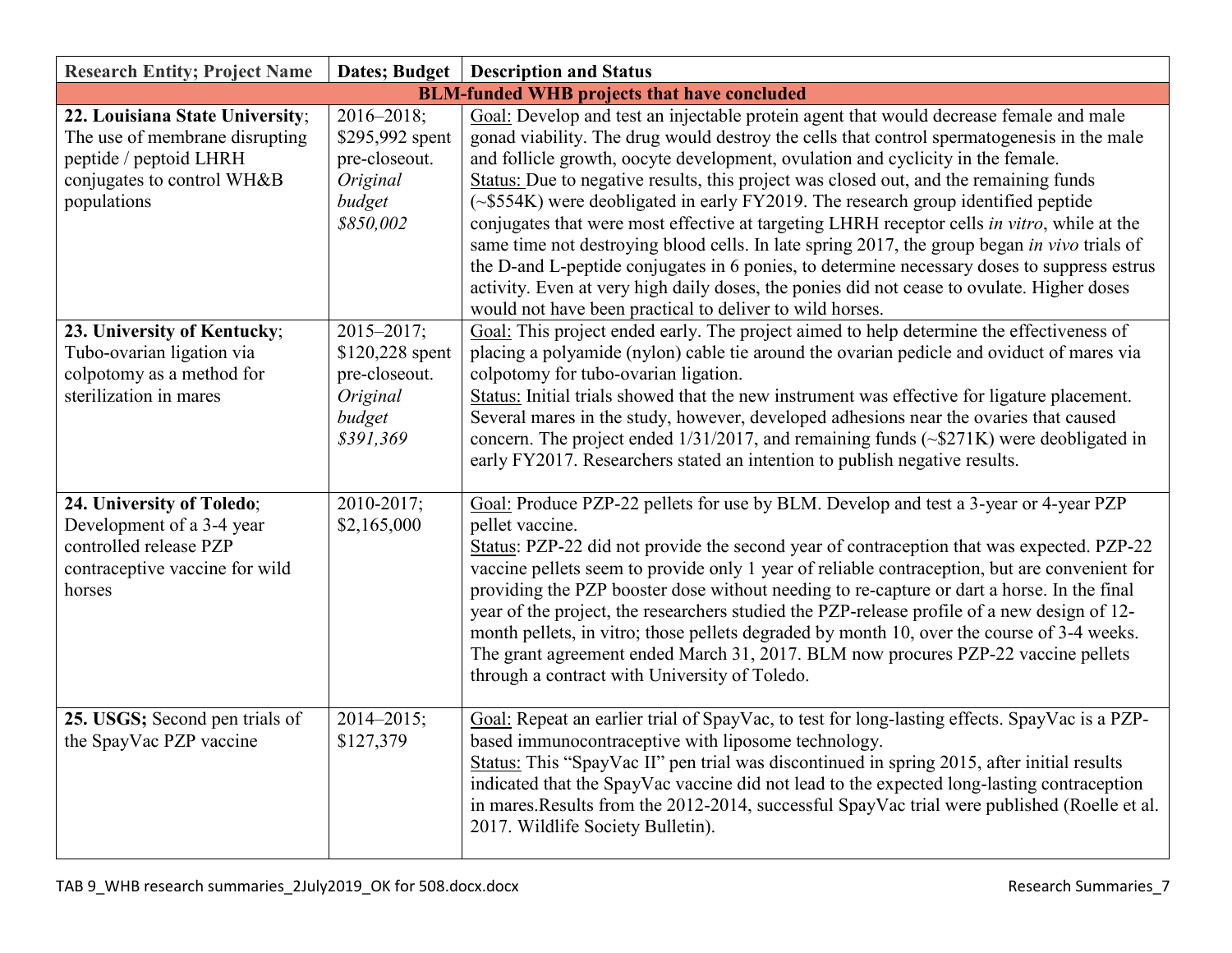| <b>Research Entity; Project Name</b> | <b>Dates; Budget</b> | <b>Description and Status</b>                                                                       |
|--------------------------------------|----------------------|-----------------------------------------------------------------------------------------------------|
|                                      |                      | <b>BLM-funded WHB projects that have concluded (continued)</b>                                      |
| <b>26. Great Lakes Marketing</b>     | $2015 - 2016$ ;      | Goal: Assess future demand for wild horses and burros through adoption and sales and to             |
| Research; Analysis and               | \$109,300            | develop strategies for placing more animals into private care.                                      |
| evaluation of demand for off-        |                      | Status: The contractor prepared analyses, presented final reports to the BLM, and led               |
| range wild horses and burros         |                      | webinars on the implications.                                                                       |
| 27. University of Idaho; Focus       | $2014 - 2015$ ;      | Goal: Use wildlife cameras to record use of riparian areas by wild horses, livestock, and           |
| on Impact of Wild Horses on          | \$19,999             | wildlife, and vegetation measures in those areas.                                                   |
| Riparian Areas                       |                      | Status: Results suggested that wild horse presence influenced riparian streambank                   |
|                                      |                      | conditions and herbaceous stubble height to a greater degree than livestock presence, which         |
|                                      |                      | also had an effect. The study found no statistical relationship between wild horse presence         |
|                                      |                      | and wildlife presence. Published results showed that per-animal impacts of horses on                |
|                                      |                      | riparian disturbance, vegetation height, and biomass (Kaweck et al. 2018. Rangelands).              |
|                                      |                      | Ongoing or recently completed WHB-related projects funded entirely by BLM partners or other sources |
| 28. University of California         | Ongoing              | Goal: Use camera-traps to document interactions between wildlife, livestock, and wild               |
| <b>Agricultural Extension</b>        | (funded by           | horses, on the Modoc plateau.                                                                       |
|                                      | USFS)                | Status: Photo analysis is ongoing; no publications yet. This study is documenting use and           |
|                                      |                      | habitat quality at water sources.                                                                   |
| 29. Brigham Young University /       | Multi-year           | Goal: Use camera-traps to monitoring springs on the Dugway proving grounds, southeast of            |
| <b>US Army Dugway Proving</b>        | (funded by           | Salt Lake City, to assess WH - wildlife interactions.                                               |
| <b>Grounds</b>                       | $DoD$ )              | Status: This research group has published two papers demonstrating that native wildlife are         |
|                                      |                      | negatively affected by the presence of wild horses near water sources (Hall et al. 2016.            |
|                                      |                      | Journal of Arid Environments; Hall et al. 2018. Ecosphere).                                         |
| 30. University of Nevada, Reno       | Ongoing              | Goal: Use vegetation monitoring and camera traps to document riparian habitat use by                |
|                                      | $(not BLM-$          | livestock, wildlife, and wild horses. Status unknown. (S. Swanson, PI).                             |
|                                      | funded)              |                                                                                                     |
| 31. University of Nevada, Reno       | Ongoing              | Goal: Use vegetation sampling, Greater sage-grouse locations, and horse, wildlife and               |
|                                      | $(not BLM-$          | livestock fecal transects to characterize ungulate versus sage-grouse habitat use in and near       |
|                                      | funded)              | the Sheldon National Wildlife Refuge. They are finding that heavy grazing by wild horses            |
|                                      |                      | or livestock reduces sage-grouse chick survival, but effects on nest survival are not as            |
|                                      |                      | pronounced. The dissertation is expected later in 2019. The project will continue 1-2 years         |
|                                      |                      | with post-doctoral research funding (J. Sedinger, PI).                                              |
| <b>32. Wildlife Protection</b>       | Ongoing              | Goal: To develop a bait station that can remotely deliver contraceptive vaccine via darts.          |
| Management, Inc.                     | $(not BLM-$          | Status: This company has a prototype system for remotely triggered darting, and which can           |
|                                      | funded)              | read identification chips. A video feed shows when a horse is in position for dart delivery to      |
|                                      |                      | the pectoral muscles, and the operator can then trigger the dart to be fired. Testing with          |
|                                      |                      | free-ranging (not federally protected) horses on private lands has begun.                           |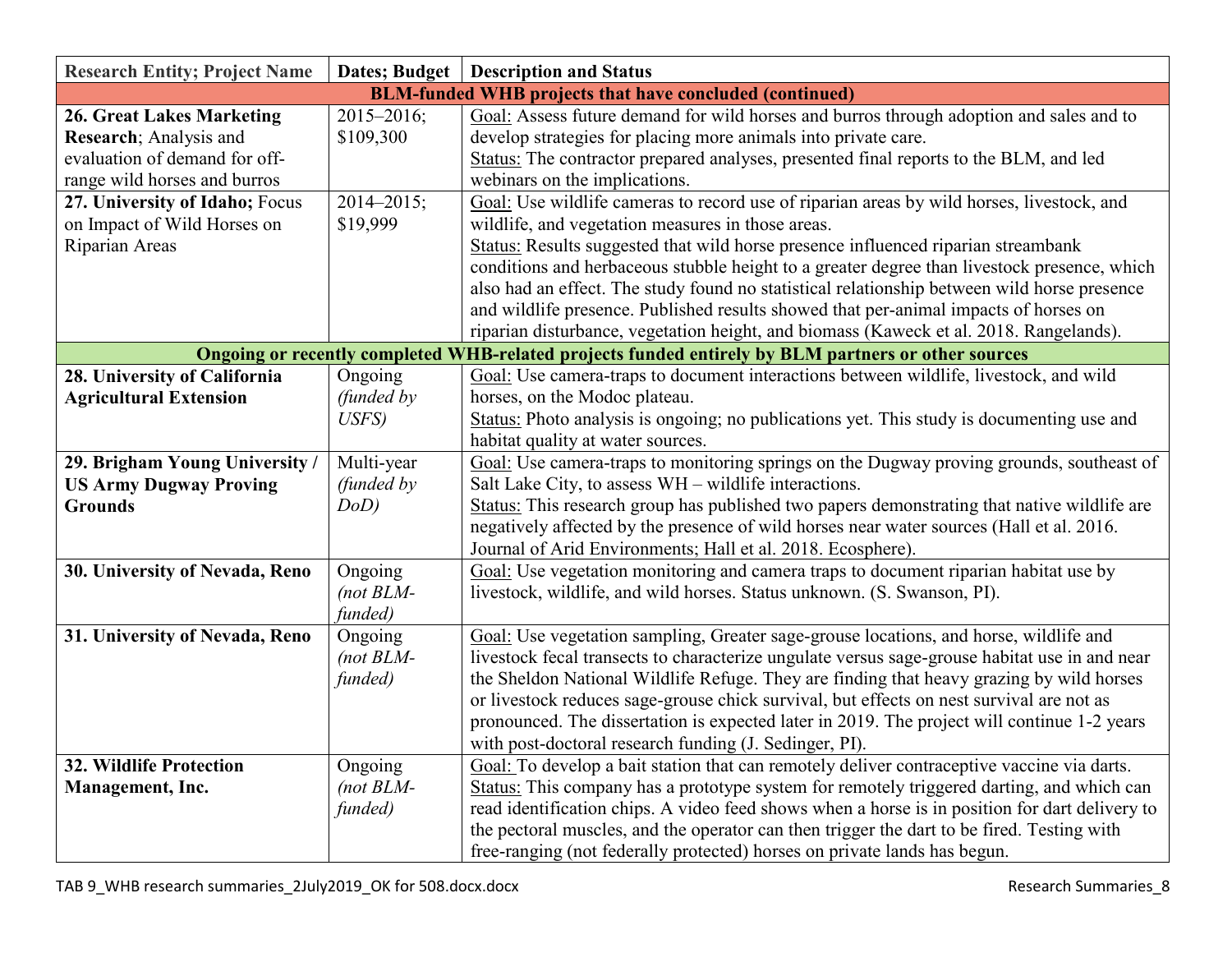| <b>Research Entity; Project Name</b> | <b>Dates; Budget</b> | <b>Description and Status</b>                                                                                   |
|--------------------------------------|----------------------|-----------------------------------------------------------------------------------------------------------------|
|                                      |                      | Ongoing or recently completed WHB-related projects funded entirely by BLM partners or other sources (continued) |
| 33. US Navy; Testing the             | $2016;$ \$0          | Goal: Test the use of infrared and visual spectrum cameras mounted on a military Tiger                          |
| accuracy of horse and burro          | (funded by           | Shark Unmanned Aerial Vehicle (UAV), to survey horses and burros at Centennial HMA                              |
| surveys, using a drone-mounted       | Department of        | (China Lake Naval Weapons Station).                                                                             |
| infrared camera                      | Defense)             | Status: Over flights in December 2016, the sensor package on the drone did not perform                          |
|                                      |                      | well when panned out at a wide angle. This was not suitable for surveying large areas.                          |
|                                      |                      | Future flights could be improved by a sensor system with a more sensitive infrared camera.                      |
| 34. USGS; Modeling Carrying          | 2014-2017; \$0       | Goal: Develop a coarse model to evaluate changes in animal carrying capacity in response                        |
| capacity of free-roaming horses      | (funded by           | to changes in vegetation production.                                                                            |
| (with Colorado State University      | USGS                 | Status: USGS received data from various sources including BLM and remote sensing. The                           |
| cooperation)                         |                      | carrying capacity model was developed at Colorado State University. After final input using                     |
|                                      |                      | range health data to ground truth the statistical model, CSU is revising its analysis in light                  |
|                                      |                      | of feedback from BLM received February 2017. A final report is in preparation.                                  |
| 35. Arizona State University         | 2014-2016; \$0       | Goal: Use camera traps to monitor burro behaviors near water sources.                                           |
|                                      | $(not BLM-$          | Status: The study documented burros digging out water sources in sandy washes, creating                         |
|                                      | funded)              | 'wells' of water that are then available for other wildlife species. The student published on                   |
|                                      |                      | the topic (Lundgren et al. 2017. Ecography).                                                                    |
| 36. WEST, Inc.; Testing double-      | 2016; \$0            | Goal: Tested a distance-based aerial survey method, similar to those now used by BLM                            |
| observer plus distance methods       | (funded by           | ("double-observer" method), but is based on an incomplete sample of the surveyed areas.                         |
| for aerial surveys                   | Wyoming Dept.        | Status: The contractor completed aerial surveys over areas including the North Lander                           |
|                                      | of Agriculture)      | complex and Red Desert complex in 2016. In a final report sent December 2016, the                               |
|                                      |                      | contractor's method estimated lower horse abundance for the North Lander complex than                           |
|                                      |                      | was counted visually by BLM staff on a 2016 helicopter survey in the same area. The                             |
|                                      |                      | researchers used the same method to estimate feral horse abundance on Navajo Nation lands                       |
|                                      |                      | in 2017.                                                                                                        |
|                                      |                      |                                                                                                                 |
| 37. USGS; Testing the Accuracy       | $2015 - 2016$ ; \$0  | Goal: Test the use of distance-based analysis along with infrared aerial surveys, in an area                    |
| of High-definition Infrared          | (funded by           | with known horse population size.                                                                               |
| Imaging for Wild Horse Aerial        | <b>Wyoming Dept.</b> | Status: Two infrared aerial surveys were conducted at the McCullough Peaks HMA: one in                          |
| Surveys                              | of Agriculture)      | fall 2015 in the daytime and the other in summer 2016, at night. Estimated population sizes                     |
|                                      |                      | from that survey compared favorably to known population sizes, due to high detection rates.                     |
|                                      |                      | However, there was no correction due to distance: the distance analysis method was unable                       |
|                                      |                      | to determine what fraction of animals were missed. Costs are higher than typical surveys,                       |
|                                      |                      | and the method may not be suitable in areas with more tree cover. Results were published in                     |
|                                      |                      | 2018 (Schoenecker et al. 2018. Wildlife Society Bulletin).                                                      |
|                                      |                      |                                                                                                                 |